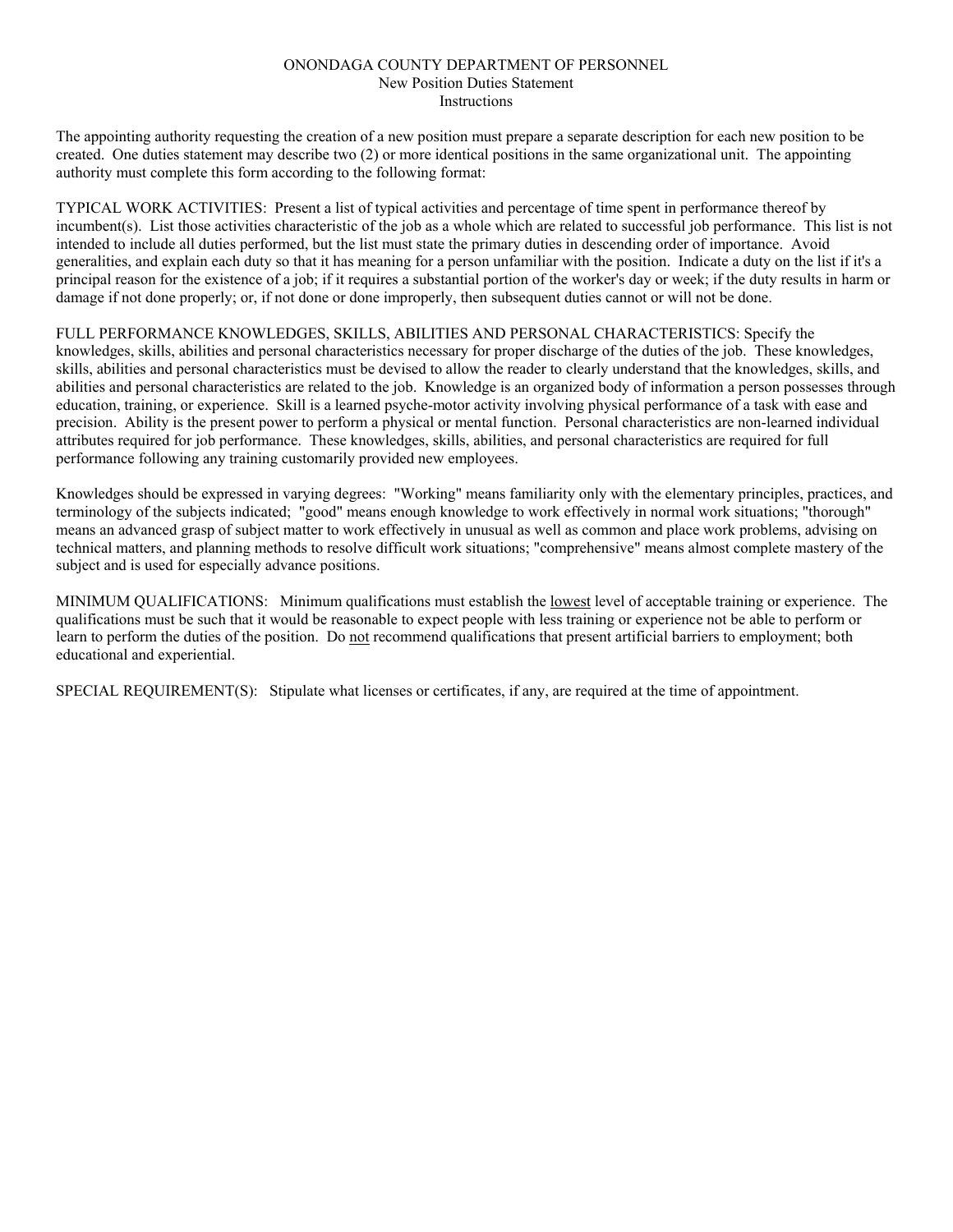## **ONONDAGA COUNTY DEPARTMENT OF PERSONNEL New Position Duties Statement**

Civil Service Law, Section 22: Before any new position in the service of a civil division shall be created or any existing position in such serving shall be reclassified, the proposal therefor, including a statement of the duties of the position, shall be referred to the municipal commission having jurisdiction and such commission shall furnish a certificate stating the appropriate civil service title for the proposed position or the position to be reclassified. Any such new position shall be created or any such existing position reclassified only with the title approved and certified by the commission. Effective August 29, 1978.

The appointing authority requesting the creation of a new position must complete this statement per instructions (attach additional information if necessary). ---------------------------------------------------------------------------------------------------------------------------------------

| Department                                 | Division | Location |
|--------------------------------------------|----------|----------|
| Typical Work Activities<br>% of Time<br>1. | Duties   |          |
|                                            |          |          |
|                                            |          |          |
|                                            |          |          |
|                                            |          |          |
|                                            |          |          |
|                                            |          |          |
|                                            |          |          |
|                                            |          |          |
|                                            |          |          |
|                                            |          |          |
|                                            |          |          |

## 2. Full Performance, Knowledges, Skills, Abilities and Personal Characteristics